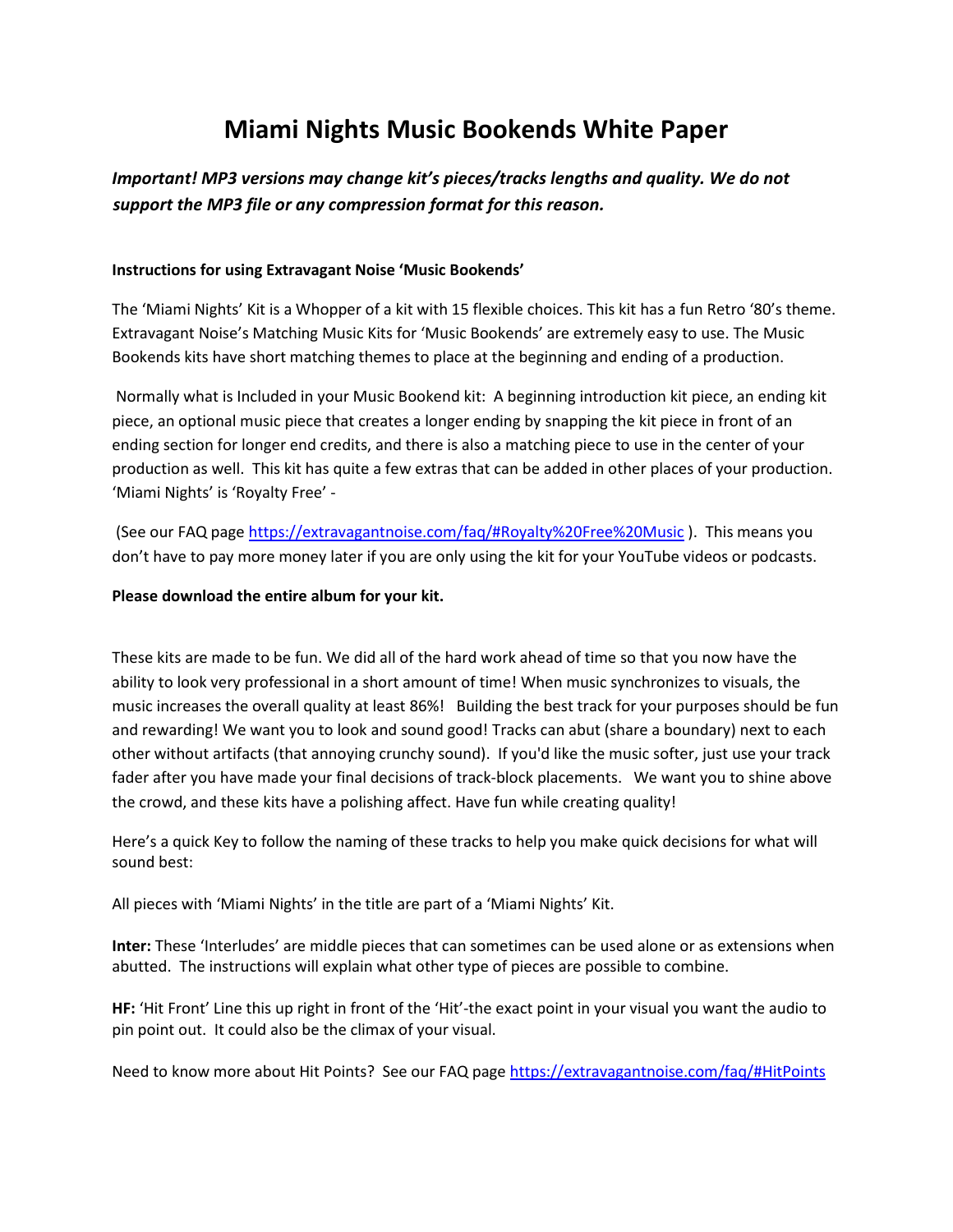**HB:** 'Hit Back' Abut (share the ending boundary) this track to the other side of a HF track. Now your music is custom made to mirror your visual's Hit Climax!

**RI:** Ramp IN (Fade in) Tracks with RI slowly increase in loudness

**RO:** Ramp Out (Fade Out) Tracks with RO slowly decrease in loudness

**End:** These tracks are meant to be the ending, but sometimes it's fun to have an ending repeat.

**Some of these kit pieces can be abutted together to create a longer piece, the descriptions will show which work together.** 

**Below is a list of all of the pieces that should be downloaded and a description of their uses:**

| Piece / Track Name         | Length              | <b>Description</b>                                                                                                                                                                                                              |
|----------------------------|---------------------|---------------------------------------------------------------------------------------------------------------------------------------------------------------------------------------------------------------------------------|
|                            |                     |                                                                                                                                                                                                                                 |
| Miami Nights_60 sec        | 60 seconds          | This track is a full minute version of the<br>music.                                                                                                                                                                            |
| Miami Nights_2min57sec     | 2 min 57<br>seconds | This track is a long version of the music<br>that is nearly 3 minutes long.                                                                                                                                                     |
| Miami Nights_15 sec Beg_V2 | 15 seconds          | This track is a quick audio introduction<br>Ends on a single clap sound. Can have<br>matching Front end to make longer.<br>Any 'V2' that is not an 'end' version<br>may be abutted to the front side to<br>make a longer piece. |
| Miami Nights_15 sec End_V3 | 15 seconds          | This track is a quick 15 second audio<br>ending. Ends on a single clap sound.<br>Any 'V2' or 'V3' that is not an 'end'<br>version may be abutted to the front<br>side to make a longer piece.                                   |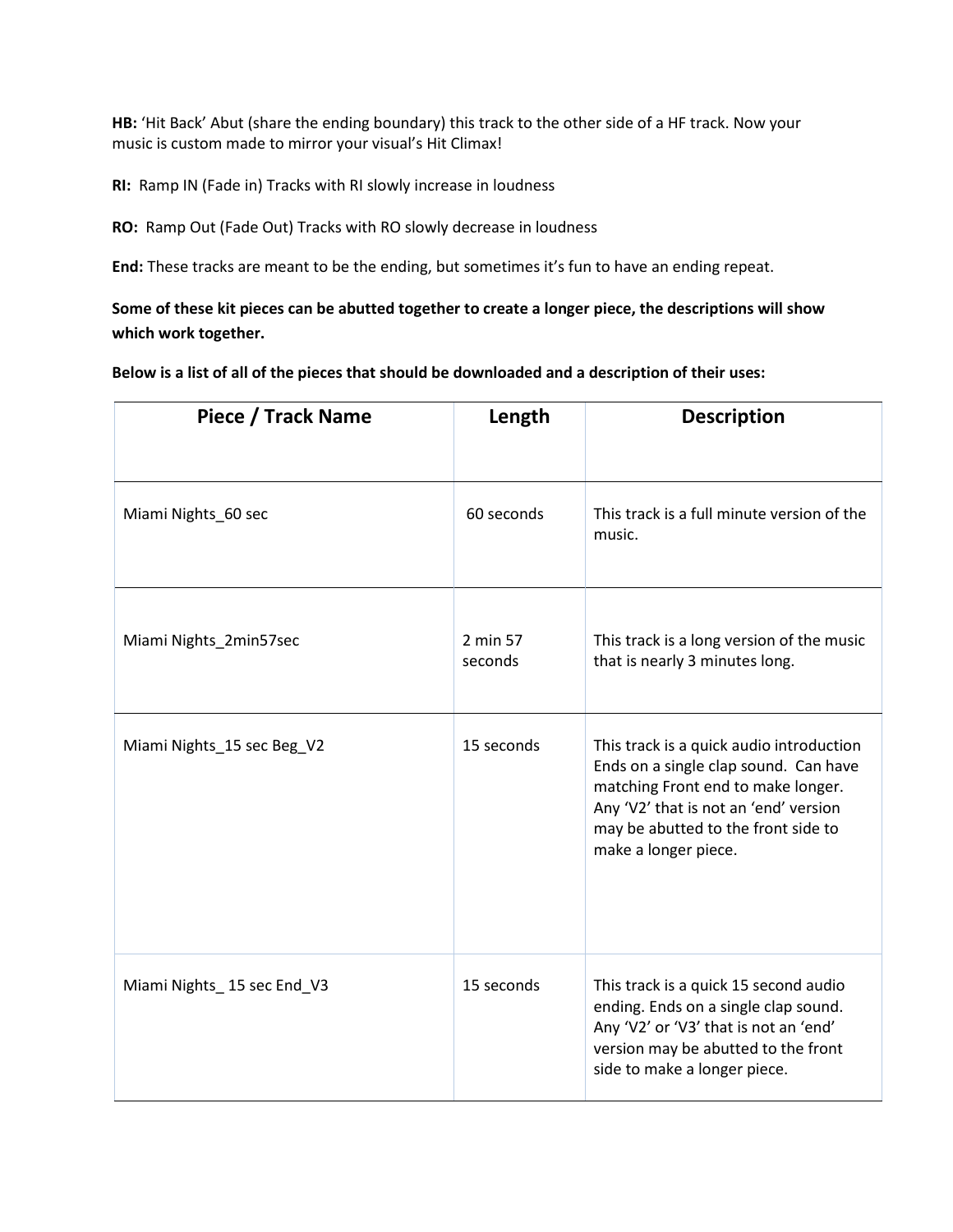| Miami Nights_Inter_V.1    | 7 seconds       | This track has 7 seconds of extra music<br>with synth. Can be used abutted to<br>more of the same 'Miami<br>Nights_Inter_V.1. Can also be added to<br>the front of a 'Beg' version or 'End'<br>Version. This track needs to end with<br>an 'End' version                                                                                               |
|---------------------------|-----------------|--------------------------------------------------------------------------------------------------------------------------------------------------------------------------------------------------------------------------------------------------------------------------------------------------------------------------------------------------------|
| Miami Nights End V.1      | 7 seconds       | This track is a quick 4 second ending to<br>seal the right ending side of any V1<br>versions                                                                                                                                                                                                                                                           |
| Miami Nights_HF_RI_V.1    | 8 seconds       | This track is made to be place in front of<br>a hit point and followed by 'HB_V.1'<br>Versions. It is ramped in (Crescendo in/<br>Fade in). This track is like one layer of<br>bread to a hit point sandwich. When a<br>matching track is added to the back end<br>the hit point is pointed out musically<br>and is very effective to the viewer.      |
| Miami Nights_HB_V.1       | 8 seconds       | This track is made to be placed on a Hit<br>Point and abutted on the Back end to<br>'Miami Nights_HF_V.1' versions. It's like<br>the last piece of bread to a hit point<br>sandwich. THIS TRACK ALSO NEEDS AN<br>'END' PIECE ABUTTED AT THE RIGHT<br>SIDE.                                                                                             |
| Miami Nights_3sec_End_V.1 | 3 seconds       | This track is a very quick ending to any<br>'V1' versions that do not have 'End' in<br>their name.                                                                                                                                                                                                                                                     |
| Miami Nights_1sec_End_RO  | 1 second ending | This track is an extremely quick ending<br>that is one second long and Ramps Out<br>(Fade out/ decrescendo)                                                                                                                                                                                                                                            |
| Miami Nights_HF_V.2       | 7 seconds       | This track is made to be placed in front<br>of a hit point and followed by 'HB_V.2'<br>Versions. It is ramped in (Crescendo in/<br>Fade in). This track is like one layer of<br>bread to a hit point sandwich. When a<br>matching track is added to the back<br>end, the hit point is pointed out<br>musically and is very effective to the<br>viewer. |